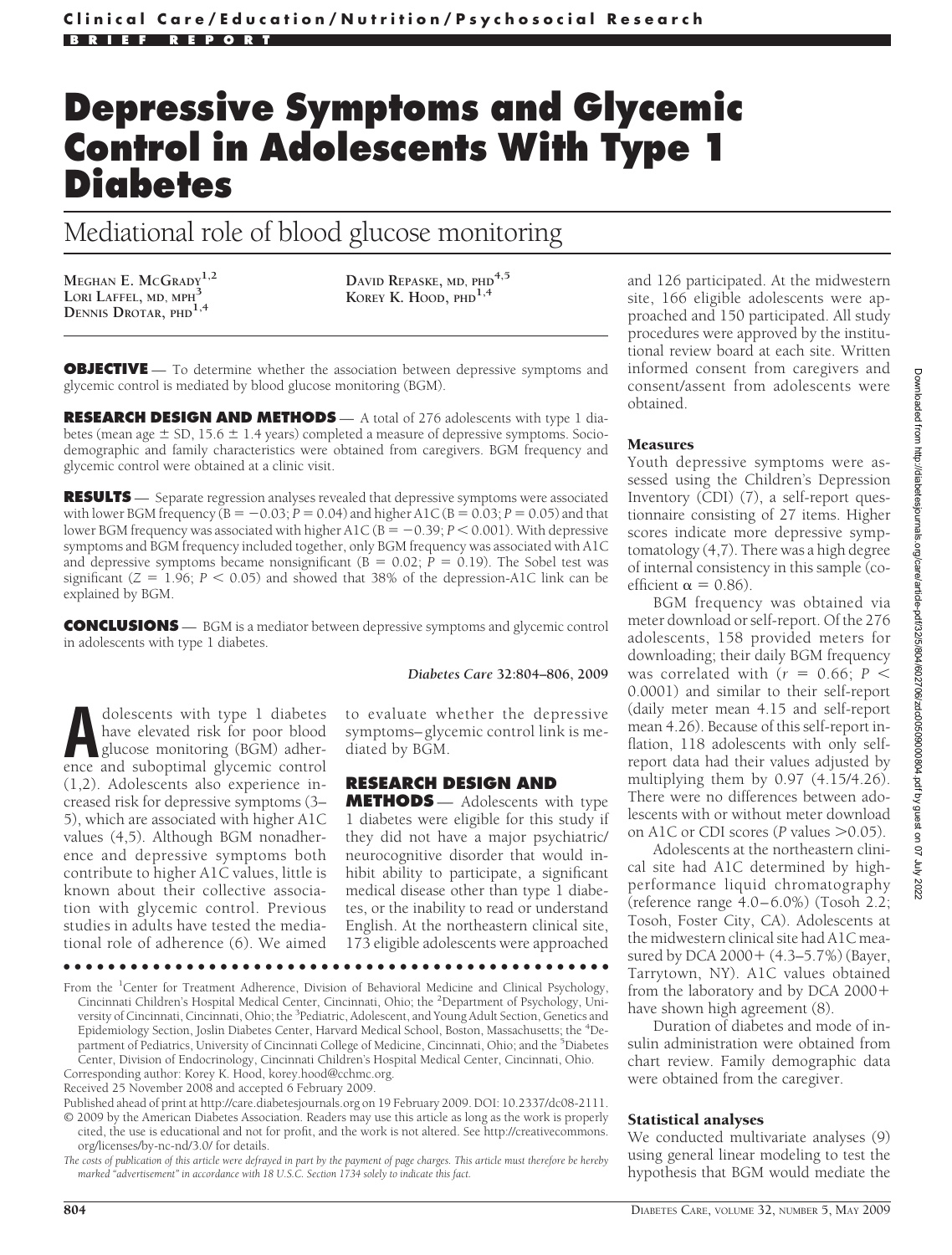depressive symptoms–glycemic control link. First, the effect of depressive symptoms on BGM frequency was tested. Second, the effect of depressive symptoms on A1C values was tested. Third, BGM frequency was added to test its mediational role. The Sobel test examined the significance of the mediational effect, and a post hoc model of interactions was tested. Covariates (age, sex, ethnicity, diabetes duration, and mode of insulin delivery; caregiver education level, insurance status, and marital status; site; and availability of meter download) were included in all models. Analyses were conducted using SAS (version 9.1; SAS Institute, Cary, NC).

**RESULTS** — Table 1 displays characteristics of the total sample by site. The data for the first model (depressive symptoms plus covariates  $\rightarrow$  BGM) were significant. Lower levels of BGM frequency were associated with more depressive symptoms  $(B = -0.03; P = 0.02)$ , insulin delivery via injections ( $B = 0.85$ ;  $P <$ 0.001), less caregiver education ( $B =$  $-0.53$ ;  $P = 0.01$ ), participation at the midwestern site ( $B = 0.85$ ;  $P = 0.005$ ), and older age ( $B = -0.34$ ;  $P < 0.001$ ).

The data for the second model (depressive symptoms plus covariates  $\rightarrow$  glycemic control) were significant. Higher A1C values were associated with more depressive symptoms  $(B = 0.03; P = 0.05)$ , longer diabetes duration ( $B = 0.07$ ;  $P =$ 0.007), insulin delivery via injections  $(B = 0.74; P = 0.001)$ , and single caregiver marital status ( $B = 0.63; P = 0.02$ ).

The data for the third model (depressive symptoms plus BGM frequency plus covariates  $\rightarrow$  glycemic control) were significant; however, with depressive symptoms and BGM frequency in the model, the effect of depressive symptoms became nonsignificant ( $B = 0.02$ ;  $P = 0.19$ ). Higher A1C values were associated with lower levels of BGM frequency  $(B =$  $-0.39$ ;  $P < 0.001$ ), longer duration of diabetes ( $B = 0.05$ ;  $P = 0.03$ ), single caregiver marital status ( $B = 0.58; P = 0.02$ ), and participation at the northeastern site  $(B = 0.61; P = 0.05)$ . The Sobel test, evaluating the magnitude of mediation, was significant ( $Z = 1.96$ ;  $P < 0.05$ ); 37.5% of the depressive symptoms–glycemic control link was explained by BGM. A post hoc model included interactions between significant covariates and BGM frequency; however, none were significant, indicating that covariates were directly associated with glycemic control.

| Table 1-Participant characteristics |  |
|-------------------------------------|--|
|-------------------------------------|--|

|                                      | Total sample    | Northeast       | Midwest         |
|--------------------------------------|-----------------|-----------------|-----------------|
| n.                                   | 276             | 126             | 150             |
| Age (years)                          | $15.6 \pm 1.4$  | $15.8 \pm 1.4$  | $15.5 \pm 1.4$  |
| Female sex                           | 47.5            | 42.9            | 51.3            |
| Ethnicity (non-Hispanic white)       | 87.3            | 88.9            | 86.0            |
| Caregiver marital status (married)   | 80.4            | 84.1            | 77.3            |
| Primary caregiver (mother)           | 82.6            | 77.8            | 86.7            |
| Education level of primary caregiver |                 |                 |                 |
| (at least a college degree)          | 54.0            | 62.7            | 46.7            |
| Insurance status (private)           | 84.4            | 85.7            | 83.3            |
| Type 1 diabetes duration (years)     | $6.6 \pm 1.81$  | $7.3 \pm 4.0$   | $6.0 \pm 3.9$   |
| A1C (%)                              | $8.9 \pm 1.8$   | $9.0 \pm 1.7$   | $8.8 \pm 1.9$   |
| BGM frequency (times daily)          | $3.83 \pm 1.45$ | $4.08 \pm 1.38$ | $3.61 \pm 1.48$ |
| Method of insulin delivery           |                 |                 |                 |
| Multiple daily injections            | 44.9            | 54.8            | 36.7            |
| <b>CSII</b>                          | 55.1            | 45.2            | 63.3            |
| CDI score                            | $7.3 \pm 6.4$   | $6.5 \pm 5.4$   | $8.0 \pm 7.1$   |

Data are means  $\pm$  SD or % unless otherwise indicated. CSII, continuous subcutaneous insulin infusion.

**CONCLUSIONS** — Results from this cross-sectional analysis indicate that the depressive symptoms–glycemic control link is partially explained by BGM. Previous research highlights that depressive symptoms are associated with lower selfefficacy, negative attributions, and diminished ability to concentrate (10,11). Adolescents with type 1 diabetes and elevated depressive symptoms may have trouble initiating tasks for diabetes management, carrying them out, and believing they will be effective.

The primary implication is that careful monitoring of depressive symptoms is warranted. This recommendation has been advocated previously in individual studies (4,5) and by the American Diabetes Association task force (12); however, these findings highlight the potential for negative consequences with regard to diabetes management and outcomes when elevated depressive symptoms exist. Second, once identified, depressive symptoms need to be treated. There is strong empirical evidence that cognitive-behavioral treatments are effective in reducing depressive symptoms in adolescents (13); thus, this appears to be a viable option, especially if the diabetes-specific context is considered. Third, straightforward attempts to promote BGM adherence may prove ineffective. Phased interventions may be most appropriate; one should attempt to reduce depressive symptoms before attempting to promote BGM adherence.

Limitations include the inability to rule out bidirectional relationships between depressive symptoms and glycemic control in these cross-sectional data. Depressive symptoms were measured by self-report using CDI, providing an indication of clinically significant levels of depressive symptoms and not a diagnosis. Adolescents were predominantly white with married caregivers; findings may not generalize to more diverse families. Finally, we only examined BGM adherence. While previous studies highlight the importance of BGM frequency as an indicator of overall adherence and glycemic outcomes (14,15), future studies should examine multiple dimensions of adherence.

In sum, adolescents with type 1 diabetes who experience elevated depressive symptoms are also likely to experience problems with BGM. When that occurs, suboptimal glycemic control likely results. Continued surveillance of depressive symptoms is suggested, and targeted interventions for these adolescents within a diabetes-specific framework appear warranted.

**Acknowledgments**— K.K.H. is supported by a career development award from the National Institute of Diabetes and Digestive and Kidney Diseases.

No potential conflicts of interest relevant to this article were reported.

# **References**

1. Weissberg-Benchell J, Glasgow AM, Tynan WD, Wirtz P, Turek J, Ward J. Adolescent diabetes management and mis-